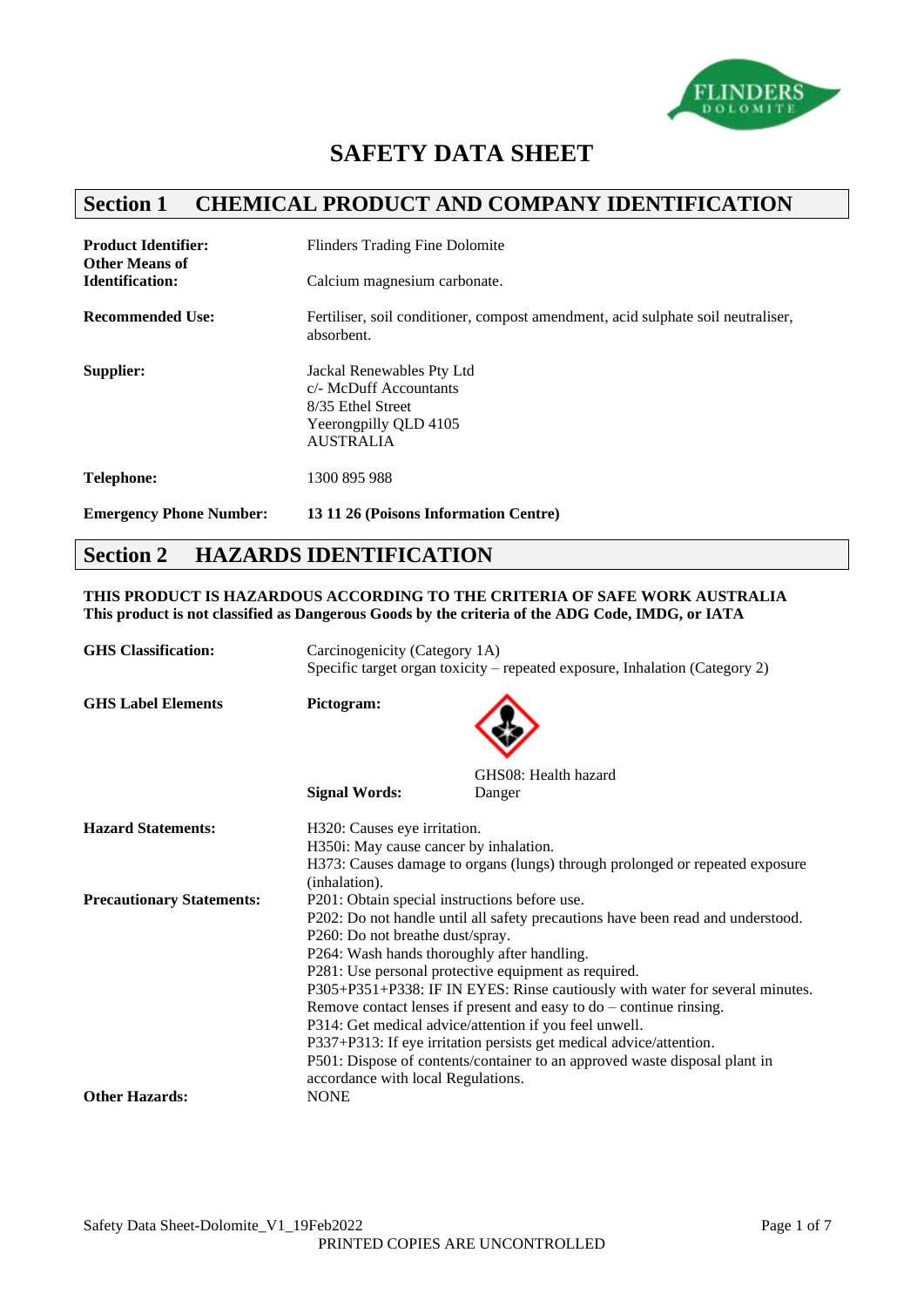## **Section 3 COMPOSITION / INFORMATION ON INGREDIENTS**

| <b>Name</b> | CAS        | <b>Exposure Limits</b>     | <b>Proportion</b> |
|-------------|------------|----------------------------|-------------------|
| Dolomite    | 16389-88-1 | TWA: $10 \text{ mg/m}^3$   | 0 to 95 $%$       |
| Attapulgite | 12174-11-7 | TWA: 1 fibre/ $cm3$        | 1 to 4 %          |
| Ouartz      | 14808-60-7 | TWA: $0.05 \text{ mg/m}^3$ | $< 2\%$           |
|             |            |                            |                   |

**Classification** H350i Carcinogen Cat. 1A / H373 Specific Target Organ Toxicity (lungs) Cat. 2

## **Section 4 FIRST AID MEASURES**

#### **Description of First Aid Measures**

| <b>General:</b>      | Consult a physician. Show this safety data sheet to the doctor in attendance.              |
|----------------------|--------------------------------------------------------------------------------------------|
| If Inhaled:          | Remove from source of mist, fumes, or dust.                                                |
|                      | Lay patient down quietly and keep warm and rested.                                         |
|                      | Remove any prostheses and loosen any clothing which may affect breathing.                  |
|                      | If breathing has stopped or is laboured, give assisted respiration.                        |
|                      | Seek medical advice.                                                                       |
| In Case of           |                                                                                            |
| <b>Skin Contact:</b> | Wash off with soap and plenty of water.                                                    |
| In Case of           | Hold eyes open and rinse thoroughly with plenty of water for at least 15 minutes.          |
| <b>Eye Contact:</b>  | Consult a doctor immediately.                                                              |
|                      | Removal of contact lenses should only be undertaken by skilled personnel if safe to do so. |
| If Swallowed:        | Never give anything by mouth to an unconscious person.                                     |
|                      | If swallowed, immediately rinse mouth with water (provided person is conscious).           |
|                      | DO NOT INDUCE VOMITING.                                                                    |
|                      | If vomiting occurs, place victim's face downwards with head lower than hips.               |

## **Most Important Symptoms and Effects, Both Acute and Delayed**

Eye irritation.

Coughing, breathing difficulty.

The most important known symptoms and effects of the ingredients are described in Section 11.

#### **Indication of Any Immediate Medical Attention and Special Treatment Needed**

No data available.

Advice to Doctor: Treat symptomatically.

## **Section 5 FIRE FIGHTING MEASURES**

## **Suitable Extinguishing Media**

Use extinguishing media suitable for surrounding areas. There is no restriction on the type of extinguishing media which may be used.

## **Special Hazards Arising from the Mixture**

May evolve toxic gasses such as  $CO<sub>2</sub>$  when strongly heated.

## **Advice for Fire Fighters**

Use extinguishing media to control the fire as appropriate to surrounding environment and materials, and cool the adjacent area. Avoid spraying water onto liquid pools: may be slippery when spilt.

## **Hazchem Code**

#### None. **Further Information**

The product itself does not burn.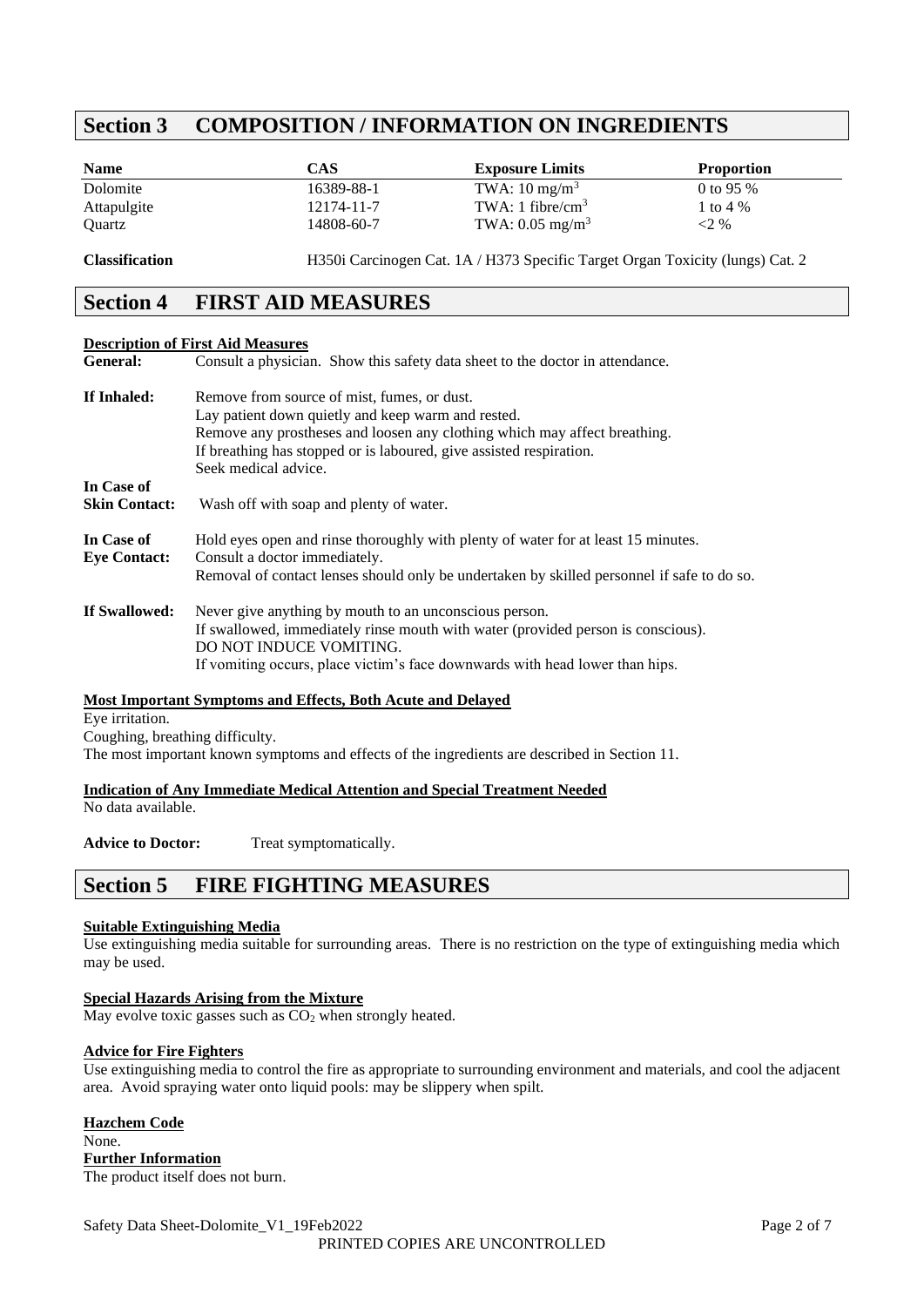## **Section 6 ACCIDENTAL RELEASE MEASURES**

## **Personal Precautions, Protective Equipment and Emergency Procedures**

Wet area to prevent dust generation. Avoid dust formation. Avoid breathing dusts. Ensure adequate ventilation. For personal protection, see Section 8.

## **Environmental Precautions**

Dam spills and cover drains. Do not allow product to enter drains, sewers, or local waterways.

## **Methods and Materials for Containment and Cleaning Up**

Wet area to prevent dust generation. Avoid dry sweeping. If vacuuming, it is recommended that a high efficiency particulate filter is used. Sweep, shovel, or vacuum up without creating dust and dispose of to waste disposal site approved of by Local Authority laws. For disposal, see Section 13.

## **Section 7 HANDLING AND STORAGE**

## **Precautions for Safe Handling**

Product is considered stable. Avoid formation of dusts and aerosols. Provide appropriate exhaust ventilation at places where dust is formed. Avoid contact with eyes.

## **Conditions for Safe Storage, Including any Incompatibilities**

Store in a cool, dry, and well-ventilated place. Do not store near dust-generating or high temperature environments. Store away from foodstuffs.

## **Specific End Uses**

Apart from the uses mentioned in Section 1, no other specific uses are noted.

## **Section 8 EXPOSURE CONTROLS / PERSONAL PROTECTION**

## **Control Parameters – Occupational Exposure Limits**

| <b>Component</b> | <b>Value</b>     | <b>Control Parameters</b> | <b>Notes</b>                                                                                                                                                                                                                    |
|------------------|------------------|---------------------------|---------------------------------------------------------------------------------------------------------------------------------------------------------------------------------------------------------------------------------|
| Dolomite         | <b>NES TWA</b>   | $10 \text{ mg/m}^3$       | Read across from calcium and magnesium carbonates. This<br>value is for inhalable dust containing no asbestos and $\langle 1\%$<br>crystalline silica. Australia Workplace Exposure Standard<br>for Airborne Contaminants 2020. |
| Attapulgite      | TWA <sup>.</sup> | 1 fibre/ $cm3$            | Institut de recherche Robert-Sauvé en santé et en Sécurité<br>du travail 2022.                                                                                                                                                  |
| Ouartz           | <b>NES TWA</b>   | $0.05 \text{ mg/m}^3$     | Australia Workplace Exposure Standard for Airborne<br>Contaminants 2020.                                                                                                                                                        |

## **Exposure Controls - Appropriate Engineering Controls**

Avoid inhalation and use in well ventilated areas.

Where inhalation risk exists, use appropriate respiratory protection or provide adequate ventilation. Observe occupational exposure limits and minimize the risk of dust inhalation. Maintain general good industrial hygiene and safe work practice.

## **Exposure Controls - Personal Protective Equipment**

| <b>Eve/Face Protection:</b> | Dust resistant goggles where there is risk of eye contact.<br>Safety glasses approved under appropriate Standards such as AS/NZS 1337 - Eye<br>Protectors for Industrial Applications.<br>Eye wash unit.<br>Contact lenses may pose a special hazard, as they may entrap and concentrate irritants. |
|-----------------------------|-----------------------------------------------------------------------------------------------------------------------------------------------------------------------------------------------------------------------------------------------------------------------------------------------------|
| <b>Skin Protection:</b>     | No specific hand protection noted, but gloves are advisable for prolonged exposure.                                                                                                                                                                                                                 |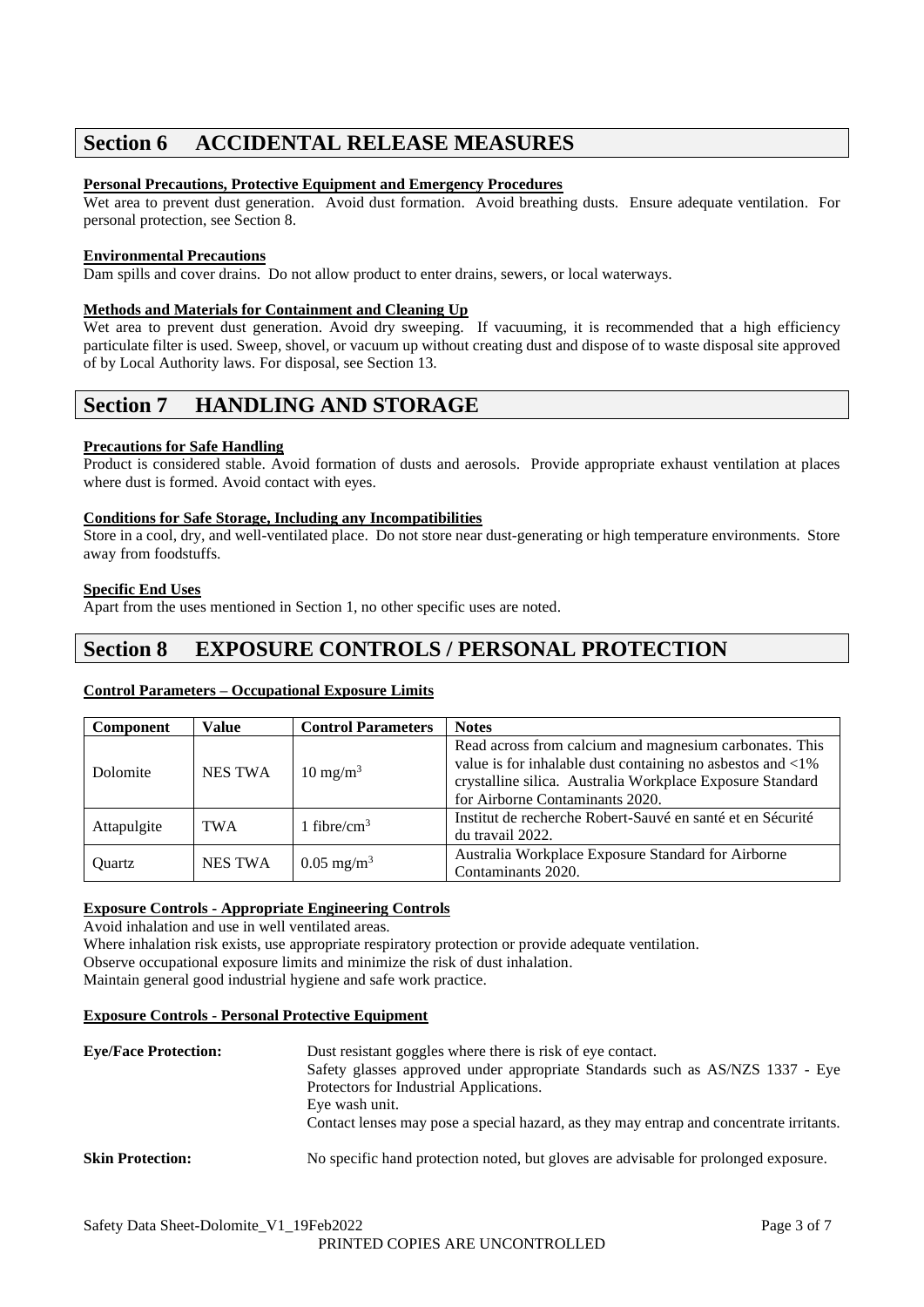**Body Protection:** Suitable protective work wear, e.g. long-sleeved safety clothes or coveralls and safety boots.

**Respiratory Protection:** No specific recommendation made, but respiratory protection must be used if levels exceed the occupational exposure limits. Where protection from nuisance levels of dusts or aerosols is required, use type P2 dust/mist/fume masks approved under appropriate Standards such as AS/NZS 1716 - Respiratory Protective Devices.



**Biological Limits** No biological limit values have been entered for this product.

## **Section 9 PHYSICAL AND CHEMICAL PROPERTIES**

Appearance White fine to lumpy clay-like material. Odour Odourless Odour Threshold No data Melting / Freezing Point Not applicable Initial Boiling Point Not applicable Boiling Range Not applicable Flash Point Not applicable Evaporation Rate Not applicable Flammability Not applicable Upper / Lower Flammability Limits Not applicable Explosive Limits No data Vapour Pressure No data Vapour Density No data Relative Density 2.86 (water  $= 1$ ) Bulk Density 1.4 to  $1.6 \text{ g/cm}^3$ Water Solubility Practically insoluble at 20 °C Partition Coefficient: *n*-Octanol:Water Not applicable Autoignition Temperature Not applicable Decomposition Temperature  $>650 °C$ Viscosity Not applicable

pH 9 to 11 (1:5 solids in aqueous suspension)

## **Section 10 CHEMICAL STABILITY / REACTIVITY**

Incompatible Materials Strong acids.

Reactivity Product will not burn, but has potential to produce toxic  $CO<sub>2</sub>$  gas when strongly heated in air. Chemical Stability Product is considered stable under normal conditions. Possibility of Hazardous Reactions May react with strong acids to generate toxic CO<sub>2</sub> gas. Conditions to Avoid Excessive dust generation during storage and handling. Prolonged high temperature, open flames. Hazardous Decomposition Products In the event of intense fire, may produce toxic  $CO<sub>2</sub>$  gas when strongly heated.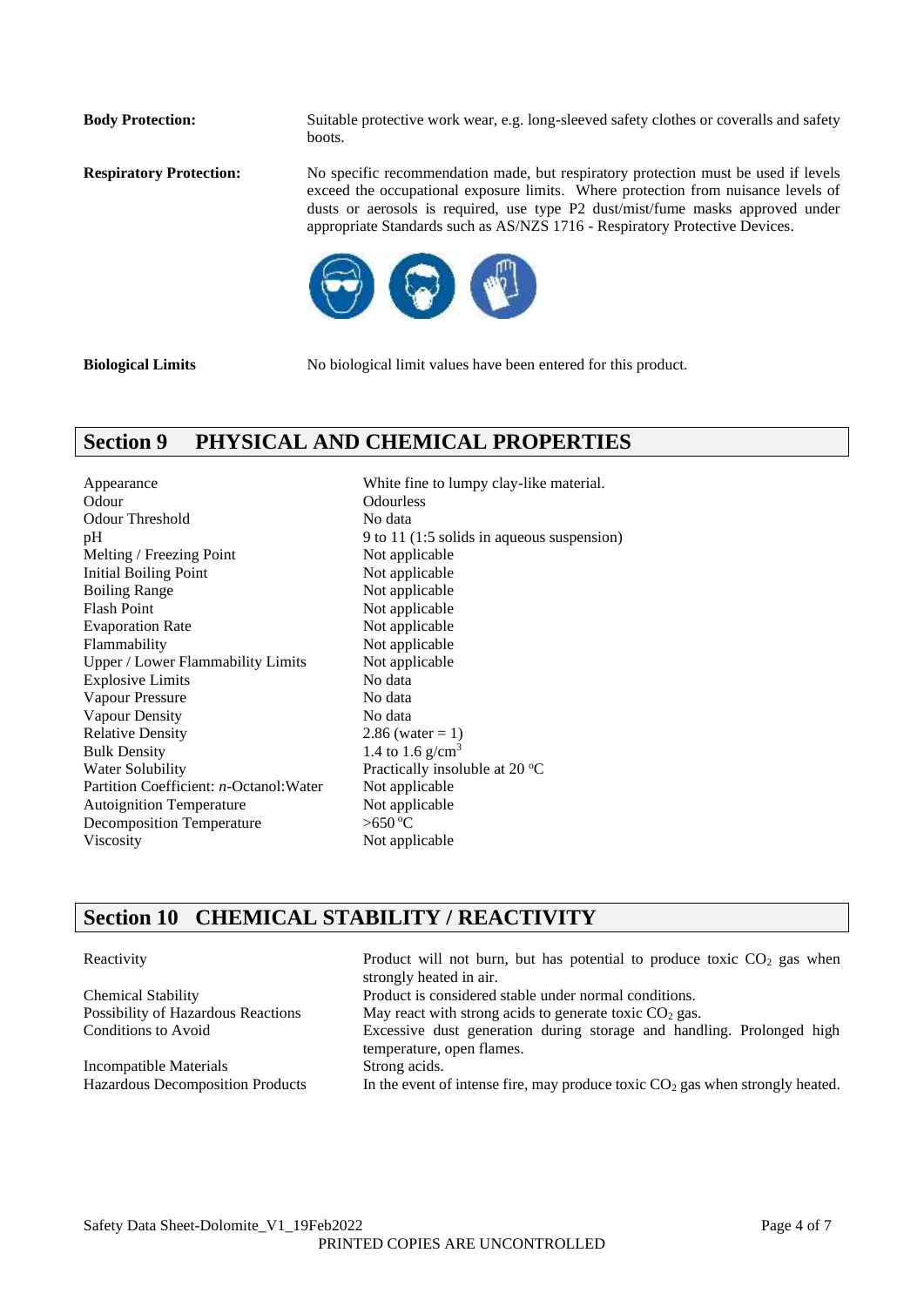## **Section 11 TOXICOLOGICAL INFORMATION**

**Toxicological information of ingredients (listed in Section 3):**

| <b>Acute Toxicity</b>                                     | No data.                                                  |
|-----------------------------------------------------------|-----------------------------------------------------------|
| <b>Skin Corrosion / Irritation</b>                        | May cause irritation on prolonged exposure.               |
| <b>Serious Eye Damage / Eye Irritation</b>                | Dust may cause irritation.                                |
| <b>Respiratory or Skin Sensitization</b>                  | No data.                                                  |
| <b>Germ Cell Mutagenicity</b>                             | No evidence of mutagenic effects.                         |
| <b>Carcinogenicity</b>                                    | Limited evidence of human carcinogenicity.                |
|                                                           | IARC Group $1 -$ Carcinogenic to humans.                  |
| <b>Reproductive Toxicity</b>                              | No data.                                                  |
| <b>Specific Target Organ Toxicity – Single Exposure</b>   | No data.                                                  |
| <b>Specific Target Organ Toxicity – Repeated Exposure</b> | Inhalation $-$ may cause damage to organs (lungs) through |
|                                                           | prolonged or repeated exposure.                           |
| <b>Aspiration Hazard</b>                                  | No data.                                                  |

#### **Additional Information**

Prolonged inhalation of crystalline silica (Quartz) may result in silicosis. Advanced silicosis may result in death due to destruction of lung tissue or cardiac failure.

Attapulgite (also known as Palygorskite) may cause damage to organs (lungs) through prolonged or repeated exposure through inhalation. Carcinogenicity varies according to the fibre length of the mineral:

| Attapulgite fibre       | <b>Health hazard &amp; carcinogenicity</b> |             |
|-------------------------|--------------------------------------------|-------------|
| (source: SHW2018)       | <b>WHO</b>                                 | <b>IARC</b> |
| Long fibres, $>5 \mu m$ | High for long fibres                       | Group 2B    |
| Short fibres, $<$ 5 µm  | Low for short fibres                       | Group 3     |

#### **Information on likely routes of exposure**

May be harmful if inhaled. May cause skin irritation. May cause eye irritation.

#### **Early onset symptoms related to exposure**

Refer to Section 4

#### **Exposure levels and health effects**

Refer to Section 4

## **Section 12 ECOLOGICAL INFORMATION**

#### **Ecological information of ingredients (listed in Section 3):**

| <b>Toxicity</b>                           | No data on dolomite or the mixture of minerals. May affect turbidity of<br>water if discharged into lakes or streams. |
|-------------------------------------------|-----------------------------------------------------------------------------------------------------------------------|
| mg/l - 72 h (OECD Test Guideline 201).    | Read-across from calcium carbonate: Toxicity to algae static test ErC50 - Desmodesmus subspicatus (green algae) – 14  |
| <b>Persistence and Degradability</b>      | No data. Not relevant, as this material is a naturally occurring, abundant<br>innocuous mineral.                      |
| <b>Bioaccumulative Potential</b>          | No data.                                                                                                              |
| <b>Mobility in Soil</b>                   | No data. Not relevant, as this material is a naturally occurring, abundant<br>innocuous mineral.                      |
| <b>Results of PBT and vPvB Assessment</b> | No data.                                                                                                              |
| <b>Other Adverse Effects</b>              | No data.                                                                                                              |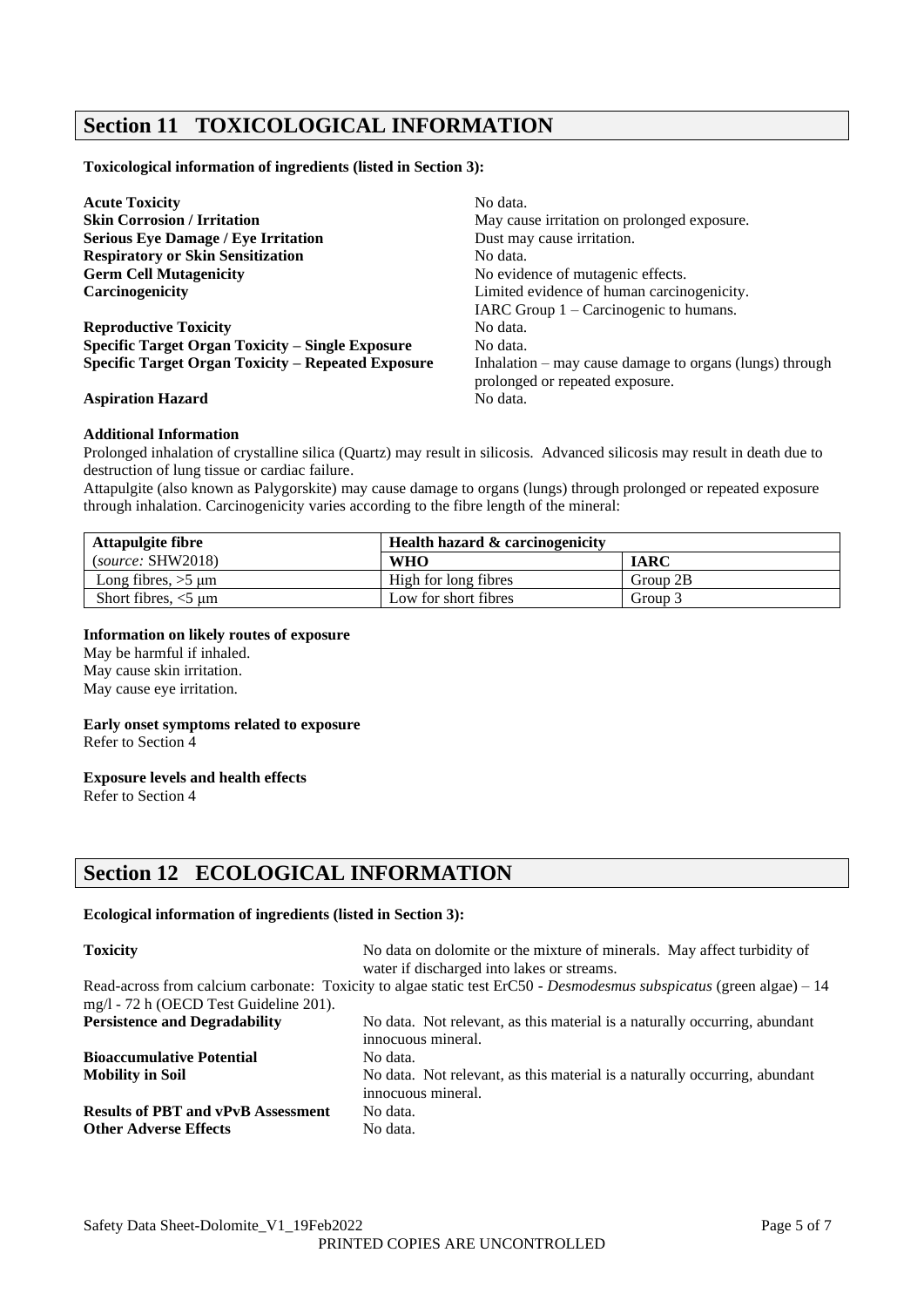## **Section 13 DISPOSAL CONSIDERATIONS**

Recycle where possible.

When unused, no special precautions are required for the disposal of this material.

Offer surplus or unusable or waste material to a licenced Landfill, Composter, or Waste Management Company for disposal.

For the safety of persons conducting disposal or recycling activities, follow personal protection requirements as specified in Section 8. Ensure that product and containers are covered or kept wet to prevent dust generation.

## **Section 14 TRANSPORT INFORMATION**

|                                  | Land $(ADG7.7)$ | Sea (IMDG/IMO) | Air (IATA/ICAO) |
|----------------------------------|-----------------|----------------|-----------------|
| <b>UN Number:</b>                | <b>NONE</b>     | <b>NONE</b>    | <b>NONE</b>     |
| <b>UN Proper Shipping Name:</b>  | <b>NONE</b>     | <b>NONE</b>    | <b>NONE</b>     |
| <b>Transport Hazard Classes:</b> | <b>NONE</b>     | <b>NONE</b>    | <b>NONE</b>     |
| <b>Packaging Group:</b>          | <b>NONE</b>     | <b>NONE</b>    | <b>NONE</b>     |

| <b>Special Precautions for User:</b> | Avoid generating and breathing dust. |
|--------------------------------------|--------------------------------------|
| <b>Hazchem Code:</b>                 | <b>NONE</b>                          |
| <b>Basel Code:</b>                   | Not applicable                       |

## **Section 15 REGULATORY INFORMATION**

Classified as Hazardous according to Safe Work Australia (formerly National Occupational Health and Safety Commission (NOHSC)).

Not classified as a Scheduled Poison according to the Standard for the Uniform Scheduling of Drugs and Poisons (SUSMP). Not classified as Dangerous Goods under the ADG7.7.

AICS listing:

| 1.41<br>Dolomite         | Attapulgite                                          | <b>Juartz</b>                                             |  |
|--------------------------|------------------------------------------------------|-----------------------------------------------------------|--|
| Y es<br>Dolomite)<br>(as | v oo<br>ulvgorskite.<br>(as<br>a <sub>1</sub><br>-CS | <br>$V$ $\alpha$<br>crystalline<br>silica)<br>l as<br>CS. |  |

## **Section 16 OTHER INFORMATION**

Inhalation exposure to high levels of dust may be regulated under the Hazardous Substances Regulations (State and Territory), requiring exposure assessment, and control. Persons who have potential for exposure above the NES TWA may be required to have periodic health surveillance including chest X-ray (see relevant Regulations and Safe Work Australia health monitoring Guide).

| Abbreviations:                                                                                            |                                                                         |  |  |
|-----------------------------------------------------------------------------------------------------------|-------------------------------------------------------------------------|--|--|
| <b>AICS</b>                                                                                               | <b>Australian Inventory of Chemical Substances</b>                      |  |  |
| ADG7.7                                                                                                    | Australian Dangerous Goods Code, Edition 7.7                            |  |  |
| ErC50                                                                                                     | 50 percent reduction in growth rate                                     |  |  |
| <b>GHS</b>                                                                                                | Globally Harmonized System of Classification and Labelling of Chemicals |  |  |
| <b>IARC</b>                                                                                               | International Agency for Research on Cancer                             |  |  |
| <b>IATA</b>                                                                                               | <b>International Air Transport Association Code</b>                     |  |  |
| <b>IMDG</b>                                                                                               | International Maritime Dangerous Goods Code                             |  |  |
| IMO.                                                                                                      | <b>International Maritime Organization</b>                              |  |  |
| National Exposure Standard (Safe Work Australia - Workplace Exposure Standards for Airborne<br><b>NES</b> |                                                                         |  |  |
|                                                                                                           | Contaminants) 16 December 019                                           |  |  |
| <b>NOHSC</b>                                                                                              | National Occupational Health and Safety Commission                      |  |  |
| <b>OECD</b>                                                                                               | Organisation for Economic Co-operation and Development                  |  |  |
| <b>SHW2018</b>                                                                                            | S-H Park (2018), Safety and Health at Work, vol. 9, pp. 360-364.        |  |  |
| <b>SUSMP</b>                                                                                              | Standard for the Uniform Scheduling of Drugs and Poisons                |  |  |
| TWA                                                                                                       | Time weighted average                                                   |  |  |
| <b>WHO</b>                                                                                                | World Health Organisation                                               |  |  |